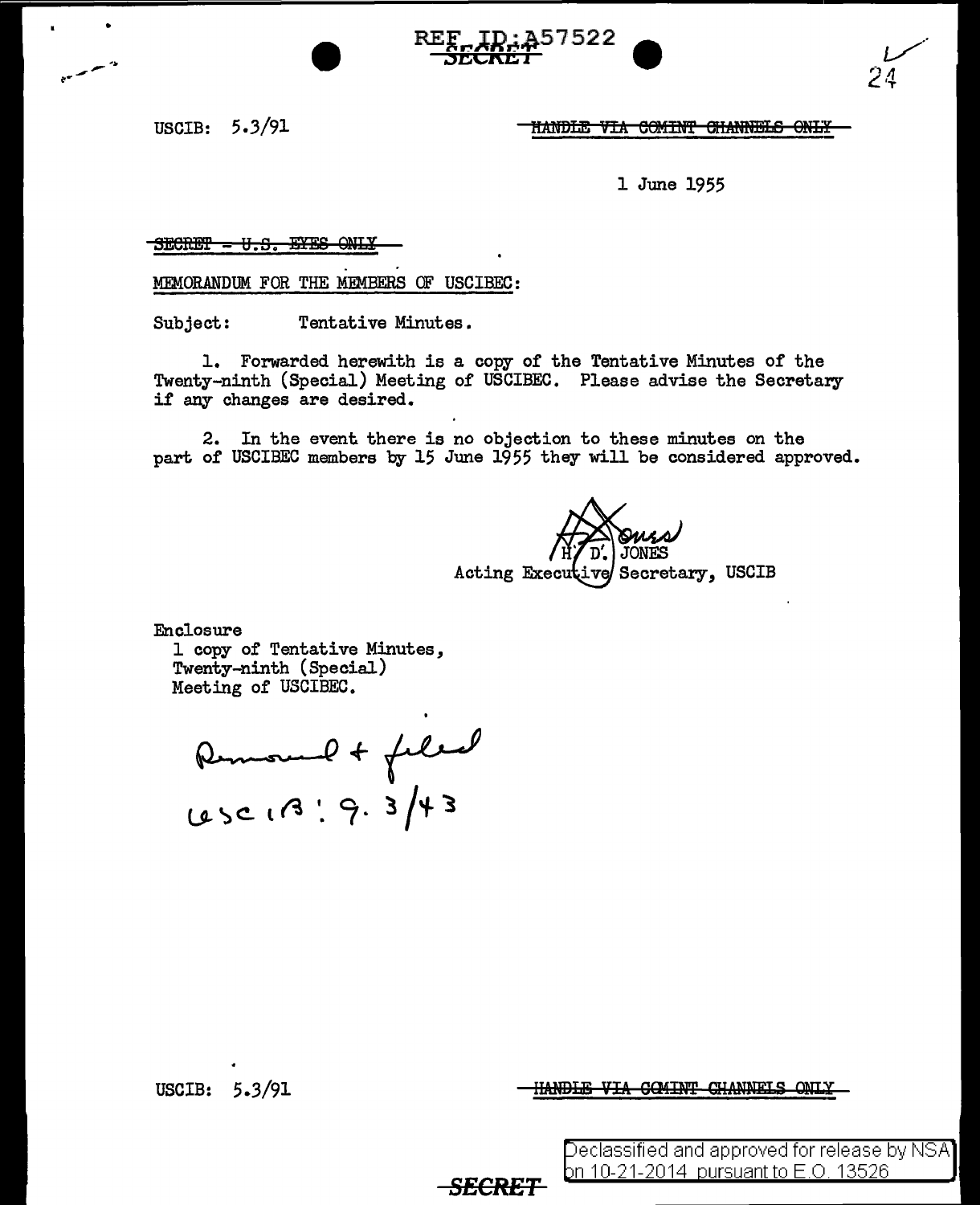### -RONFIDERSTAT22

#### $COMFIDINTIAL - U.5.$  EYES ONLY

# . MINUTES OF THE TWENTY-NINTH (SPECIAL) MEETING

 $\boldsymbol{f}$ 

### OF THE

#### USCIB EXECUTIVE COMMITTEE

### Captain Rufus L. Taylor, USN, Chairman

PRESENT:

 $\mathbf{r}$ 

 $\mathcal{L}^{(2)}$ 

| DEFENSE:      | Mr. William H. Godel                                                 |
|---------------|----------------------------------------------------------------------|
| STATE:        | Mr. T. Achilles Polyzoides                                           |
| FBI:          | (Not represented)                                                    |
| NSA:          | Captain Jack S. Holtwick, Jr., USN                                   |
| ARMY:         | Mr. John F. O'Gara<br>(for Lt. Colonel Richard Leffers)              |
| NAVY:         | CDR William F. Bringle                                               |
| AIR FORCE:    | Major David D. Morris<br>(for Lt. Colonel F. J. Harrold, Jr.)        |
| CIA:          |                                                                      |
| SECRETARIAT:  | Major William R. Culmer<br>Mrs. Daphne O. Tucker<br>Miss Regina Otto |
| ALSO PRESENT: | OGA                                                                  |
| DEFENSE:      | Mr. Philip J. Patton<br>Mr. Robert E. Drake                          |
| STATE:        | Mr. Robert F. Packard<br>Mr. Robert G. Walker<br>Mr. Richard E. Curl |
| NSA:          | Mr. Benson K. Buffham                                                |
| AIR FORCE:    | Captain Allen T. Miller<br>Mr. David S. Clark                        |
| CIA:<br>٠     |                                                                      |

### CONFIDENTIAL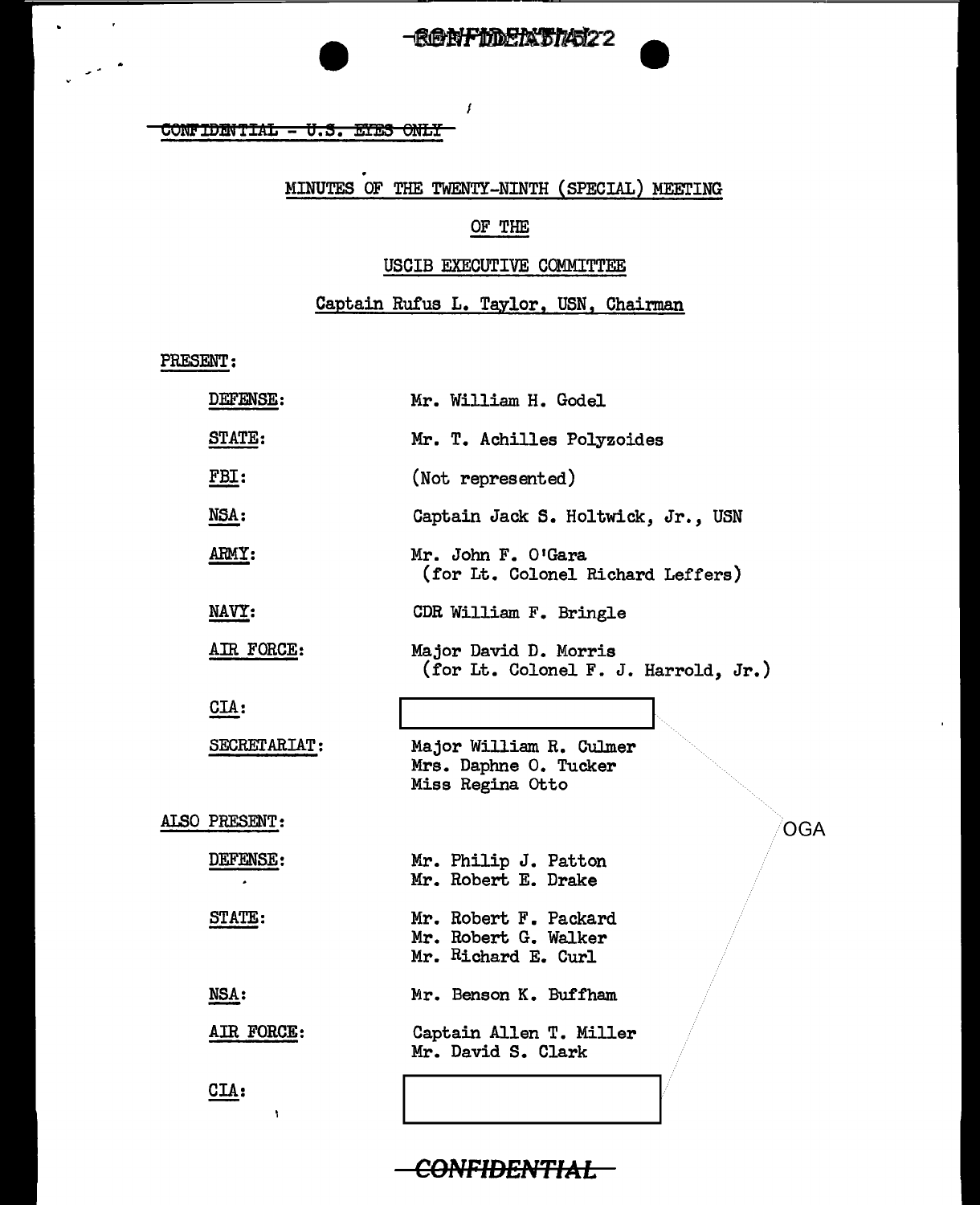

CONFIDENTIAL - U.S. EYES ONLY

 $\mathcal{L}(\mathcal{F})$ 

The Twenty-ninth (Special) Meeting of the United States Communications<br>Intelligence Board Executive Committee was held at  $1400$  on 28 April 1955,<br>in Room 2054, Q Building, Central Intelligence Agency, Washington, D. C.

### **CONFIDENTIAL**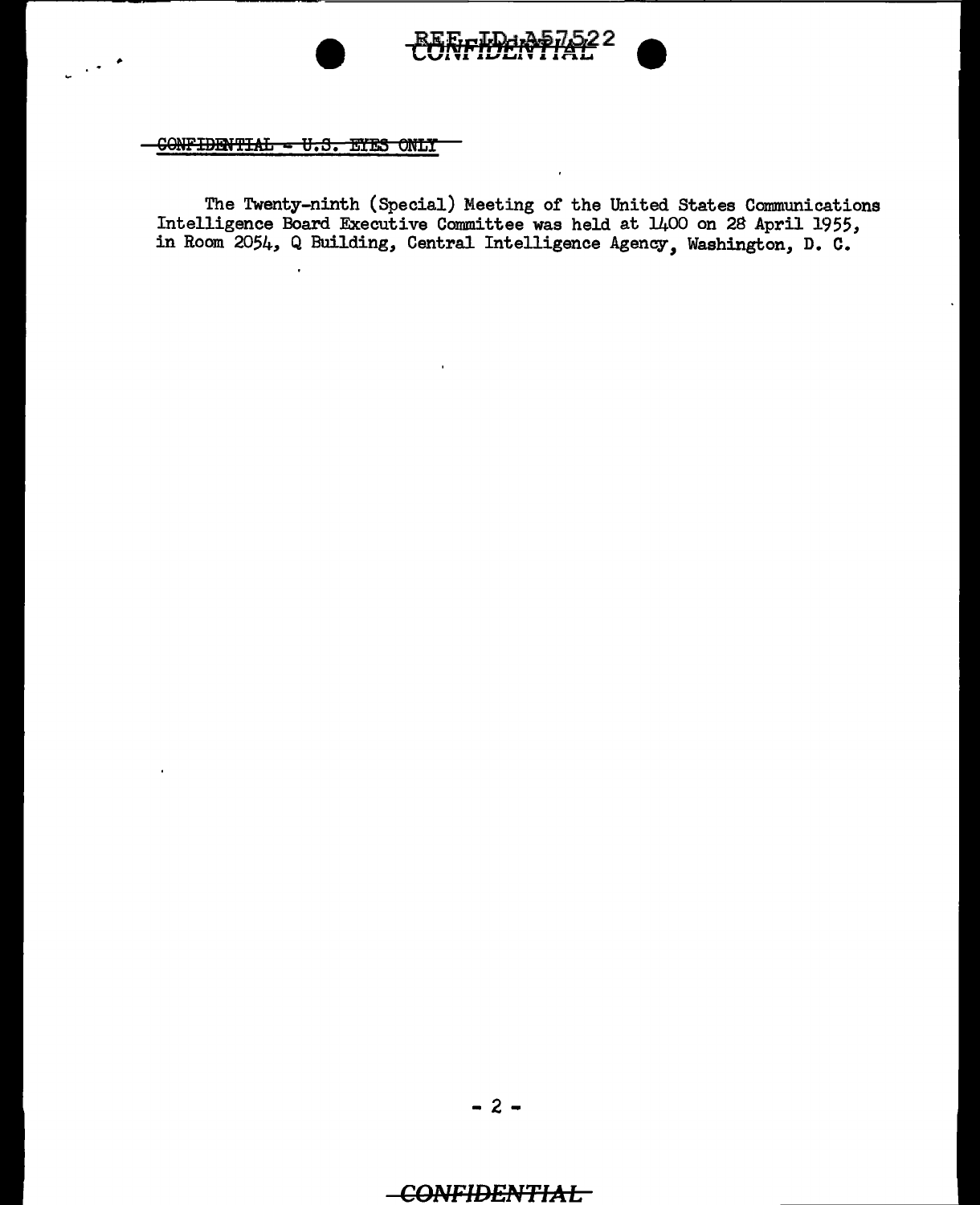### tBCIB: 5.3/90

#### HANDLE VIA COMINT CHANNELS ONLY

Ŧ

**;gp S:S:Cil£** s.s, E• om.¥

#### UNITED STATES COMMUNICATIONS INTELLIGENCE BOARD EXECUITVE COMMITTEE

#### AGENPA FOR

**FOR SECRET** 522

Twenty-ninth Meeting at 1400 on Thursday, 26 May 1955, in Room 2 C-468, National Defense Building, Washington, D.C.

#### Captain Rufus L. Taylor. IBN. Chairman

#### PART I - Agenda Items

| Date of Initial<br><b>Consideration</b> | Subject<br><u>Numbers</u> | Subject                                                                                   | Submitted by |
|-----------------------------------------|---------------------------|-------------------------------------------------------------------------------------------|--------------|
| 26 May 1955                             | 5.3/                      | 1. Approval of Final Minutes<br>of the 28th Meeting.                                      | Secretariat  |
| 26 May 1955                             |                           | $4.2/$ 2. Exception to Provisions of<br>USCIB Directive No. 15<br>$($ USCIB 4.2/44; /46). | NSA Member   |
| 26 May 1955                             |                           | $14.1/$ 3. Revision of Appendix "J",<br>UKUSA (USCIB $14.1/40$ ; $/41$ ).                 | Exec. Secy.  |
| 26 May 1955                             |                           | 13.7/ 4. Categorization of COMINT<br>$($ USCIB 13.7/35; $/41$ ).                          | Exec. Secy.  |
| 22 April 1955                           |                           | 29.17/ 5. COMINT Relations with<br>(oral report by<br>CIA and Air Force Members.)         | Exec. Secy.  |
| 26 May 1955                             |                           | 13.7/ 6. Implementation of Cate-<br>gorization (USCIB $13.7/42$ ).                        | Exec. Secy.  |
|                                         |                           | EO $3.3(h)(2)$<br>PL 86-36/50 USC 3605                                                    |              |

USCIB: 5.3/90

**-HANDLE VIA COMINT CHANNELS ONLY** 

### *TOP* **SECRET**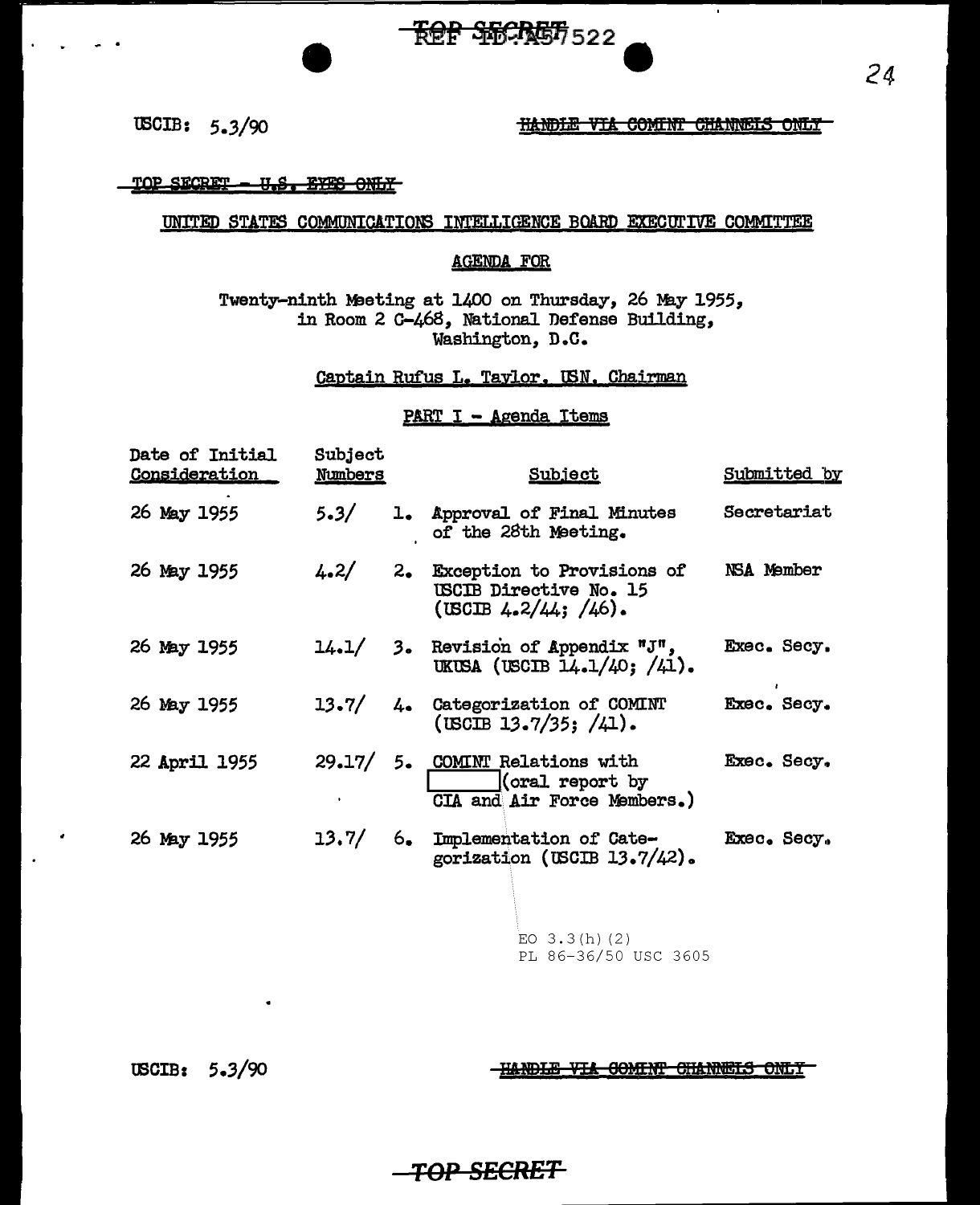REPPTDECASE/622

USCIB: 5.3/90

#### TOP **§EQltl±** - U .8. E'?f8 6Mfi¥

#### PART II - Background Information on Agenda Items

. -

Item No, Subject and Summary

- 1. Approval of the Final Minutes of the 28th Heating, Comments are now being received on the tentative version of the subject minutes and the final minutes are expected to be ready for Committee approval.
- 2. Exception to Provisions of tBCIB Directive No, 15. The Air Force Member forwarded to the Executive Secretary a proposal that commanders of Air Defense Divisions be designated as exceptions to the lowest level of authority permitted to determine the existence of an emergency justifying exceptional dissemination of categories II and III material, This proposal (tBCIB 4.2/44) was circulated for Vote Sheet approval and was approved by all Members except the Director, NSA (See USCIB  $4.2/\sqrt{46}$ ), who requests that the Air Force Member provide further information on the functions and responsibilities of the Division Commanders, CADC, as compared with Army, Fleet, and Numbered Air Force Commanders.
- 3. Revision of Appendix "J", UKUSA, ISIB, in a memo dated 18 April 55 which accompanied copies of the subject Appendix and Annexure Jl thereto, made certain comments and proposals and requested USCIB views and/or approval. (USCIB  $14.1/40$ ). The Executive Secretary requested Vote Sheet consideration of the ISIB proposals, The Vote Sheet replies included various comments indicating a desire for tBCIBEC discussion of the proposals •. These comments and recommendations are smnmarized in tBCIB 14.1/41.
- 4, Categorization of COMIN'l', By memorandum dated 19 April *55,* the Chief of Staff forwarded to the Director, NSA a recommendation that the "assigned" Category I be reconstituted to include certain types of information, described in detail in the enclosure with USCIB 13.7/41. This recommendation was sent to the Director, NSA pursuant to the provisions of USCIB  $13.7/35$ . The Director, N3A, informing the Executive Secretary of his difficulty, in view of the scope of the recommendations, in obtaining concurrence from those intelligence representatives with whom he must coordinate such actions, requested that the matter be placed before USCIB or USCIBEC for consideration. USCIB  $13.7/41$ asks tBCIBEC consideration.
- ;. CQMINT Relations with! l tBCIBEC considered this problem at its 28th Meeting, at which time it was agreed (see USCIB  $29.17/27$ ) to recommend that tBOIB approve.the ISIB proposals contained in the enclosure with tBCIB 29.17/23, notify ISIB of such approval, and re-examine the matter in light of CIA and Air Force views on

EO  $3.3(h)(2)$ PL 86-36/50 USC 3605

 $\texttt{USCIB:} \quad 5.3/90$ 

### **TOP SECRET**